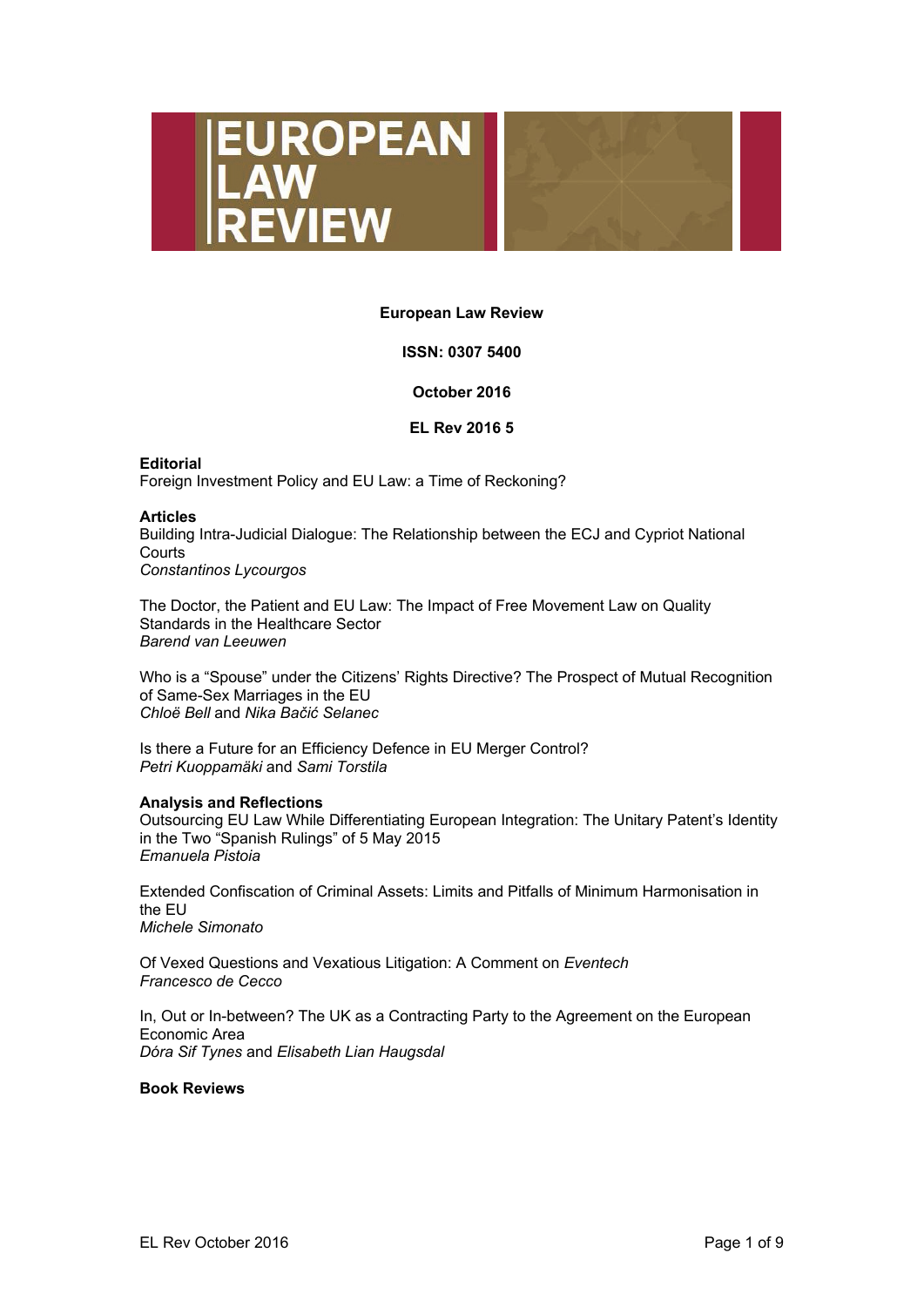### **Editorial**

### **Foreign Investment Policy and EU Law: a Time of Reckoning?**

### **Bilateral investment treaties; Competence; Dispute resolution; EU law; External relations; Foreign investment; Member States**

The fundamental challenges facing the EU at the moment (Brexit, refugees, the state of the Eurozone) have been attracting the lion's share of attention by academics, practitioners, and policy-makers. And yet, one would be wrong to assume that all is calm in the other, more mundane, areas of EU activity. A case in point is foreign investment policy.

Since the entry into force of the Lisbon Treaty, this field has gradually become an important strand of the EU's external relations. It became part, for the first time, of the EU's Common Commercial Policy (CCP) under art.207 TFEU. As such, it now falls within the scope of the Union's exclusive competence. As the EU was not in a position to articulate fully its investment policy as soon as it assumed the competence to do so, pragmatic arrangements were adopted which would enable the Member States to maintain their investment treaties with third countries provided that they complied with a set of EU procedural and substantive conditions.1

For some time, the tensions between the EU and the Member States about the scope and nature of the former's powers and their implications for the latter's policy have been managed without a major crisis. Recent developments, however, have brought to the fore a number of questions with considerable intensity. The first question is about the scope and nature of the Union's external competence in the field. What is the scope of foreign direct investment pursuant to art.207 TFEU? For the areas not covered by the CCP, does the EU enjoy an exclusive implied competence pursuant to the TFEU provisions on capital movement (art.64(2) TFEU)? At the time of writing, these questions are examined by the European Court of Justice in the context of the conclusion of the EU-Singapore Free Trade Agreement. In its request for an Opinion in accordance with art. 218(11)  $\overline{\text{TEU}}$ , the Commission has put forward an extremely broad reading of the Union's investment competence.

The second question is about the maintenance of bilateral investment treaties (BITs) between Member States (intra-EU BITs). The Commission's long-standing argument that they are inconsistent with EU law has been ignored by most of the Member States (except for Italy and Ireland which have terminated their intra-EU BITs). In June 2015, the Commission initiated proceedings against Austria, the Netherlands, Romania, Slovakia and Sweden. It has also requested information from the remaining 21 Member States.

The third question, following from the above, is about the investor-State dispute settlement rules laid down in intra-EU BITs, their impact on national legal orders and their interactions with EU law. This question has been raised in the context of the *Micula* dispute. This was about compensation granted to investors by an arbitral tribunal award pursuant to the BIT between Romania and Sweden. The investors sought to enforce the award before the Bucharest Tribunal which, bizarrely, did not consider it necessary to refer to the Court of Justice, even though the Commission had already opened the formal investigation procedure against Romania as to whether the partial implementation of the Award that had taken place was consistent with state aids rules. The Commission decided subsequently that the payment of the compensation awarded by the Arbitral Tribunal would be illegal under EU law as it

<sup>&</sup>lt;sup>1</sup> See Regulation 1219/2012 establishing transitional arrangements for bilateral investment agreements between Member States and third countries [2013] OJ L 351/40. See also Regulation 912/2014 establishing a framework for managing financial responsibility linked to investor-to-state dispute settlement tribunals established by international agreements to which the European Union is party [2014] OJ L257/121.<br><sup>2</sup> Opinion 2/15 (re: EU-Singapore Free Trade Agreement) (pending).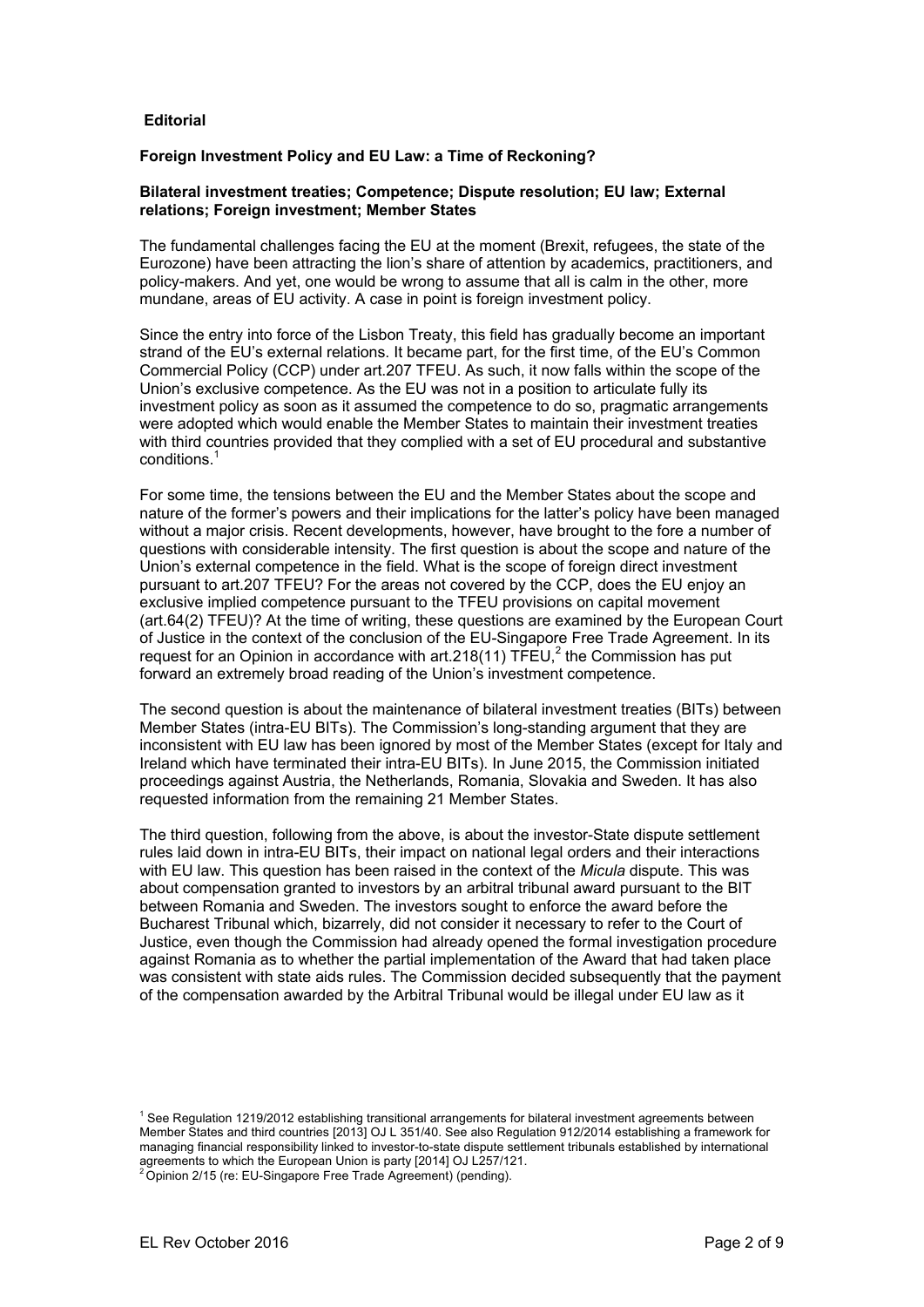would constitute State aid pursuant to art.107(1) TFEU.<sup>3</sup> It also held that Romania should recover any compensation it had already paid to the Micula brothers in implementation of the award. This Decision has been challenged by the investors before the General Court of the European Union.<sup>4</sup> They allege, amongst others, that the Commission's decision violates art.351 TFEU and general principles of law and amounts to an incorrect application of the state aid rules.

The issue of the compatibility of the dispute settlement mechanism laid down in intra-EU BITs with EU law has also been raised in a reference by the German Federal Court of Justice (*Bundesgerichtshof*) in the context of the BIT between Czechoslovakia and the Netherlands.5 The *Bundesgerichtshof* has raised questions regarding the scope of the exclusive jurisdiction of the Court of Justice under art.344 TFEU, the preliminary reference procedure, and the nondiscrimination principle.

The above developments raise complex questions that are central not just to the evolving investment policy of the Union but, more broadly, to the interaction between EU and international law. Their significance is illustrated by their emergence in a variety of procedural settings and in an ever wider canvass, involving national and transnational courts, arbitral tribunals, where the Commission routinely points out the supremacy of EU law, as well as courts in third states (the *Micula* saga has given rise to enforcement proceedings before national courts in Romania, United Kingdom, Belgium, France, and Luxembourg, as well as the United States).<sup>6</sup>

Two factors underline the significance of these developments. The first is the increasingly prominent position of the principle of autonomy of the EU's legal order in the Court's caselaw.<sup>7</sup> The ambiguous concept, ill-defined outer limits, and unclear implications of this principle raise questions about the management of the co-existence between EU and international investment law. The second factor is the politically charged environment within which such questions are raised. After all, investment arbitration is viewed with scepticism, if not outright hostility, by the wider public, as illustrated only too clearly by the reactions to the Comprehensive Economic and Trade Agreement between the EU and Canada and the ongoing negotiation of the Transatlantic Trade and Investment Partnership. The EU foreign investment policy landscape is, therefore, gradually shifting and the repercussions would be felt beyond the EU legal order, as they would have an impact on the work of EU, international, and national lawyers alike.

<sup>3</sup> Commission Decision 2015/1470 on State aid SA. (2014/C) (ex 2014/NN) implemented by Romania—Arbitral award Micula v Romania of 11 December 2013 [2015] OJ L 232/43.

 $4$  Cases T-694/15 and T-704/15 (pending).

<sup>6</sup> The District Court of the Southern District of New York recognised the award in a judgment which is under appeal by Romania. In the proceedings before the US Court of Appeals for the Second Circuit, the European Commission has submitted an amicus curiae brief in which it argues that the judgment under appeal was "jurisprudentially imprudent", as it ignored the principle of international comity (see *http://www.italaw.com/sites/default/files/case* 

*-documents/italaw7096.pdf* at 18 [Accessed 23 September 2016]).<br><sup>7</sup> See, for instance, Opinion 1/09 EU:C:2011:123 and Opinion 2/13 EU:C:2014:2454.

<sup>5</sup> Case C-284/16 (pending).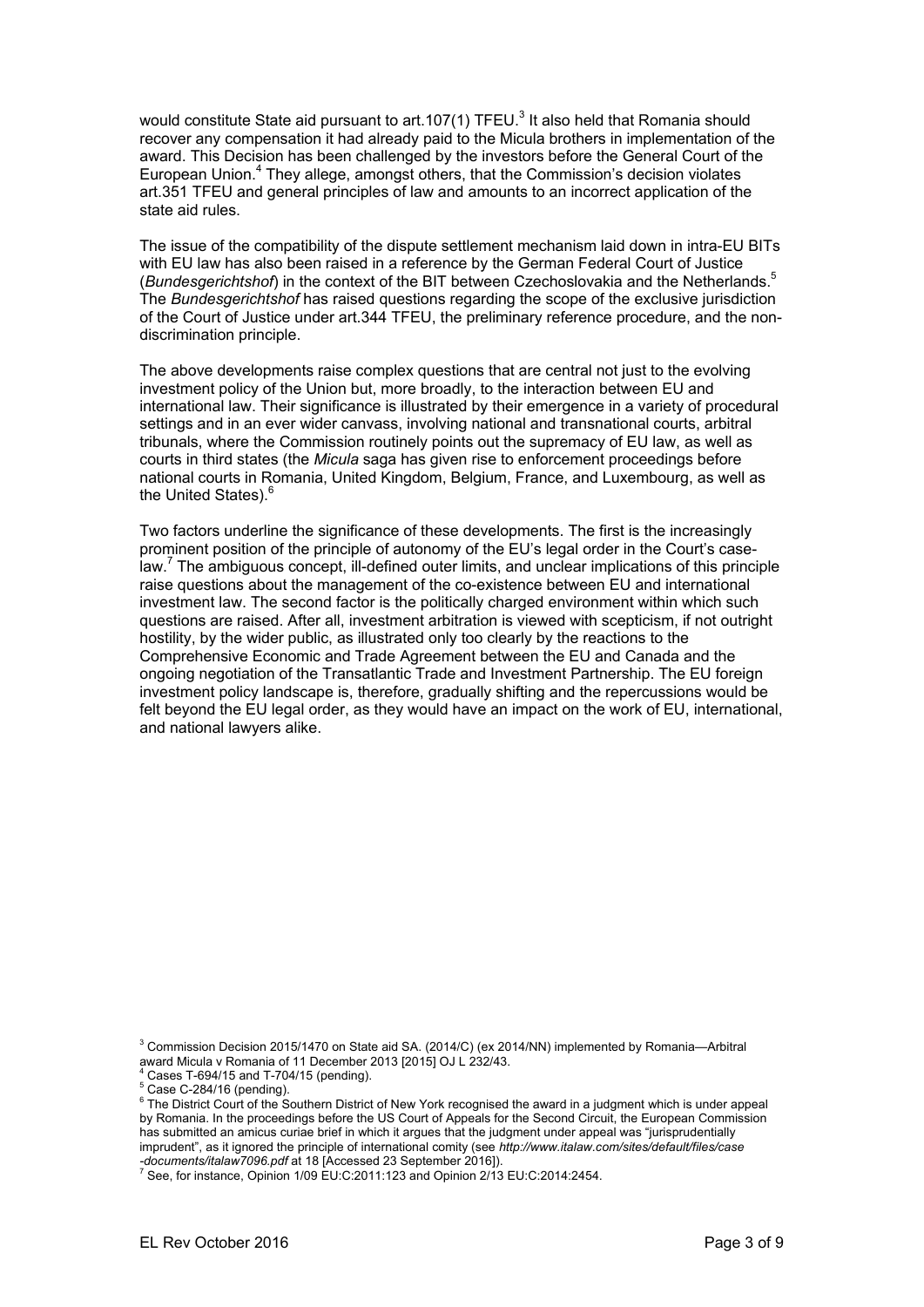# **Articles**

# **Building Intra-Judicial Dialogue: The Relationship between the ECJ and Cypriot National Courts**

### **Constantinos Lycourgos**

*The intra-judicial dialogue established with national courts through the preliminary reference procedure has always been central to the ECJ's role of securing a uniform interpretation and implementation of EU law within the Union. This article provides an illustration, through the case of Cyprus, of how a new Member State has gradually adapted, both as regards its procedural rules and the practice of its courts, to the particularities of this original system. This national example also allows some general remarks regarding the relationship between the ECJ and national courts and what could be good practices on behalf of national judges.* 

# **The Doctor, the Patient and EU Law: The Impact of Free Movement Law on Quality Standards in the Healthcare Sector**

### **Barend van Leeuwen**

*This article analyses the impact of the free movement provisions on quality of healthcare in the EU. The application of the free movement provisions in the healthcare sector has restricted the freedom of Member States to set their own medical standards. International scientific evidence has to be taken into account. This impact reaches beyond the provision of cross-border healthcare. As a result, patients who are unable to travel abroad also benefit from higher medical standards. Individual challenges to national legislation under the free movement provisions are more successful in improving medical standards than adopting uniform European standards. Without a genuine internal market for healthcare services, European minimum standards do not contribute to improving the quality of healthcare in the EU.* 

#### **Who is a "Spouse" under the Citizens' Rights Directive? The Prospect of Mutual Recognition of Same-Sex Marriages in the EU Chloë Bell and Nika Bačić Selanec**

*The Supreme Court of the US held in Obergefell v Hodges that the Fourteenth Amendment of the US Constitution required every State to legalise same-sex marriage and to recognise same-sex marriages lawfully conducted in other States. This article poses the same question in the European context: if a case concerning same-sex marriage were to present itself, what conclusion could the Court of Justice of the EU reach that was both appropriate and legitimate under EU law and, more specifically, the Citizens' Rights Directive? By contrast to the US Supreme Court, the Court of Justice of the EU does not have the competence to require Member States to legalise same-sex marriage in their national laws. However, this article will argue that the Court of Justice is fully competent to require that all Member States recognize same-sex marriages for the purposes of EU equality and free movement law where that marriage involves an EU citizen and was legally conducted in one of the EU Member States. Mutual recognition of same-sex spouses as "spouses" under the Citizens Rights Directive is crucial, not only to ensure the effective enjoyment by Union citizens of their right to free movement, but also to prevent discrimination on the basis of sexual orientation and to ensure respect for their family life.* 

### **Is there a Future for an Efficiency Defence in EU Merger Control? Petri Kuoppamäki and Sami Torstila**

*Since 2004, EU merger control guidelines state the Commission will consider efficiencies as a part of its evaluation. In this article, we show evidence that, despite the guidelines, current EU regulatory practice contains no effective efficiency defence. We investigate empirically all EU merger control decisions from 1991 to 2014, with an emphasis on art.8 decisions since 2004. Parties have raised efficiency arguments only 21 times since 2004 in art.8 decisions. In fact, the Commission appears slightly more likely than the parties to raise efficiency arguments. Efficiency defence cases represent only 3 per cent of all cases, but 31 per cent of art.8 cases. In critical cases, however, efficiency arguments appear to never have been decisive in the Commission's practice. We discuss the reasons for this rarity. The parties may currently feel that raising efficiency issues signals weakness in the rest of their argument. We raise the possibility of requesting mandatory disclosure of a limited set of efficiency arguments in order*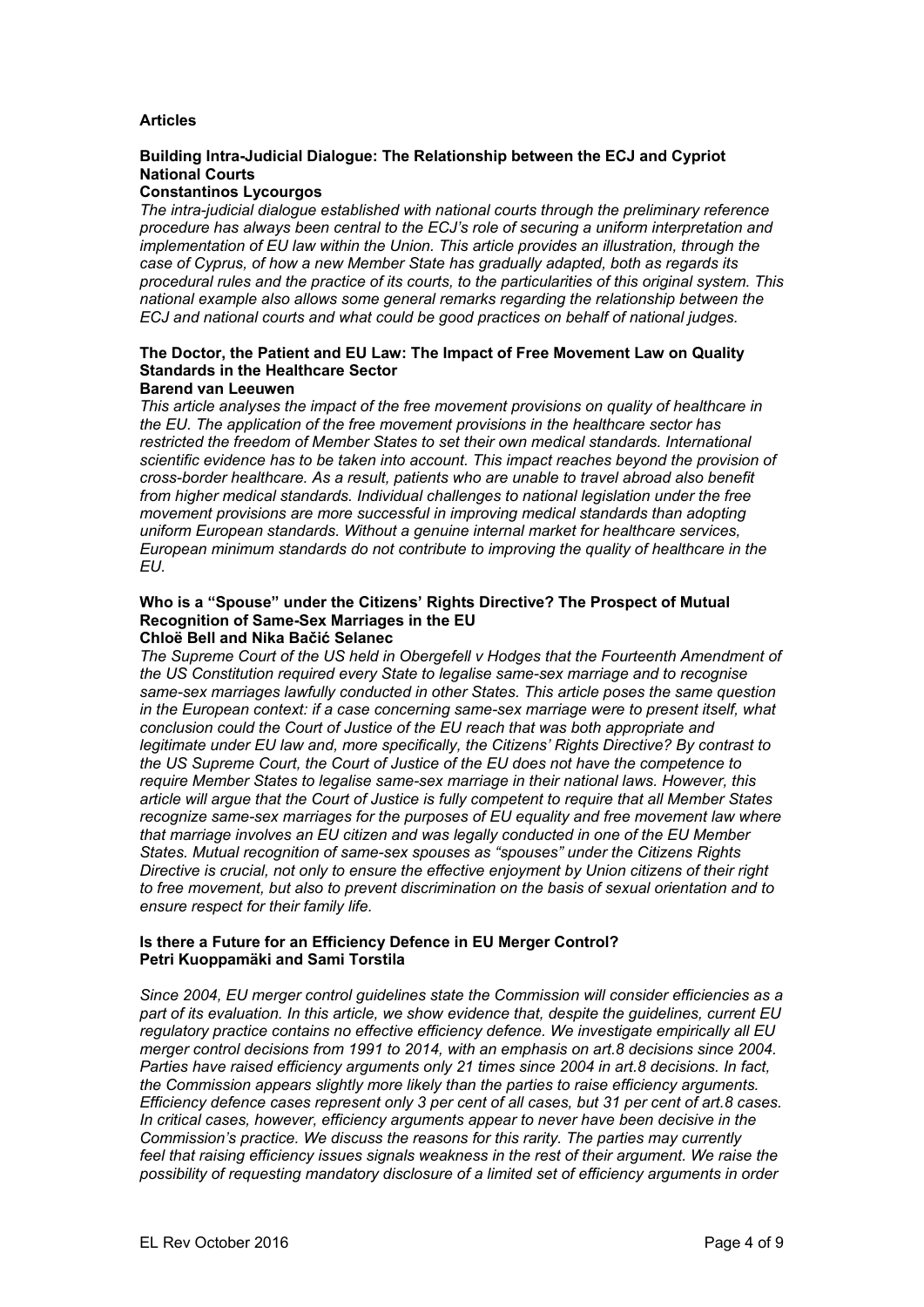*to get started on regulatory evaluation of merger efficiencies, and we discuss the advantages and disadvantages of such an approach.* 

### **Analysis and Reflections**

#### **Outsourcing EU Law While Differentiating European Integration: The Unitary Patent's Identity in the Two "Spanish Rulings" of 5 May 2015 Emanuela Pistoia**

*The judgments on the actions respectively brought by Spain against EU Regulation 1257/2012 and EU Regulation 1260/2012 give a green light to an unprecedented legislative technique of the EU Institutions, which is labelled here as "empty shell" (taking inspiration from the language of the applicant State in one of the rulings) or "outsourcing EU law". Specifically EU Regulation 1257/2012 is the "empty shell" filled with content taken from domestic legislation and some international agreements. This article focuses on one specific aspect of such an "empty shell": the "outsourcing" of the material rules for determining the scope of the right of an EPUE's proprietor to prevent any third party from committing acts affecting the intellectual property covered by the said EPUE, including the applicable limitations. Furthermore, the two judgments are a follow-up to the previous Court of Justice's ruling on the legality of the Council authorisation to start an enhanced co-operation in the area of unitary patent protection (Joint Cases C-274/11 and C-295/11).* 

# **Extended Confiscation of Criminal Assets: Limits and Pitfalls of Minimum Harmonisation in the EU**

### **Michele Simonato**

*Confiscation laws are the mainstay of policies aimed at depriving criminals of their gain. One of the most debated aspects concerns the extension of the scope of confiscation beyond the direct proceeds of a specific crime for which a person has been convicted. The European scenario on "extended" confiscation, however, is characterised by an apparent disharmony that endangers co-operation between national authorities. In 2014, the EU adopted a Directive with the goal of introducing a common model of extended confiscation in all Member States. This article explores whether the new provisions on extended confiscation are adequate to achieve this objective, and highlights the pitfalls in the implementation of such provisions, particularly as regards respect for fundamental rights. For this purpose, the Directive will be analysed in light of both the case law of the European Court of Human Rights and the concept of minimum harmonisation, revealing inherent limitations.* 

### **Of Vexed Questions and Vexatious Litigation: A Comment on** *Eventech* **Francesco de Cecco**

*The ruling in* Eventech *concerns the question whether State aid is entailed if a regulatory framework allows certain undertakings (but not others) free access to public infrastructure. Should the answer to this question take account of the regulatory context and purpose or does the commitment to an "objective", "effects-based" definition of State aid eschew these considerations? There is (arguably) a place for regulatory context and regulatory purpose in the interpretation of the scope of art.107(1) TFEU, both with regard to the issue of the use of public resources and with regard to the selective nature of the public measure. As long as this interpretation requires that the regulatory framework governing access to public infrastructure is applied in a consistent and objectively verifiable fashion, this approach does not contradict the objective nature of the definition of State aid. However,* Eventech *throws scant light on these issues.* 

# **In, Out or In-between? The UK as a Contracting Party to the Agreement on the European Economic Area**

# **Dóra Sif Tynes and Elisabeth Lian Haugsdal**

*The article examines the legal status of the UK as a contracting party to the Agreement on the European Economic Area (EEA Agreement) pre- and post-Brexit. To understand the legal nature of the EEA Agreement it is necessary to consider the historical context in which it was concluded. Furthermore, the institutional set-up of the Agreement, centred on the so-called two-pillar system, sets this Agreement apart from other association agreements concluded by the EU. Thus the decision-making procedures and the provisions related to the application and interpretation of the agreement rely on this two-pillar structure: the EU and EFTA and the*